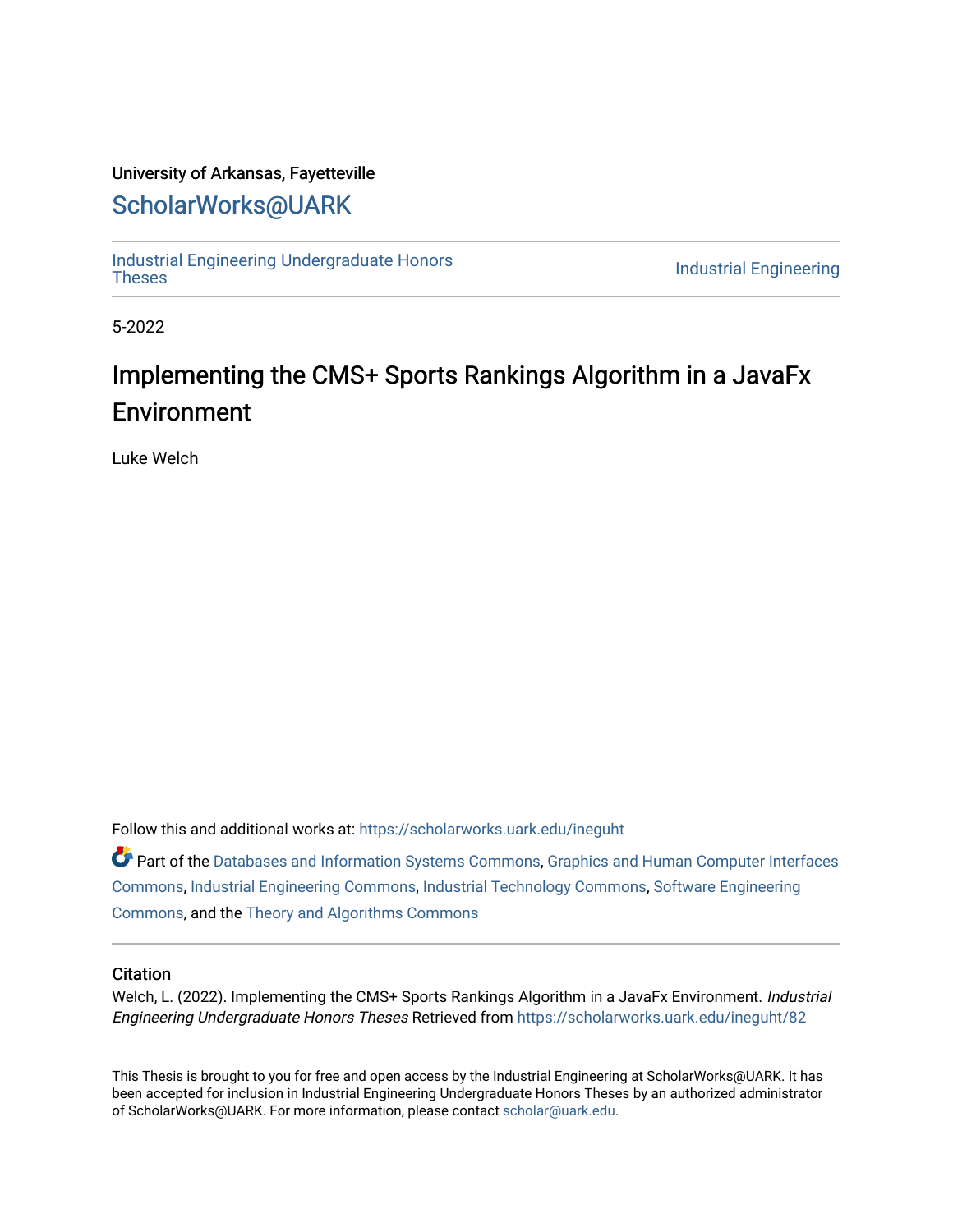# **Implementing the CMS+ Sports Rankings Algorithm in a JavaFx Environment**

A thesis submitted in partial fulfillment of the requirements for the degree of Bachelor of Science in Industrial Engineering with **Honors** 

> By Luke Welch

Spring 2022

University of Arkansas Department of Industrial Engineering

Thesis Advisor: C. Richard Cassady, Ph.D.

Thesis Reader: Chase E. Rainwater, Ph.D.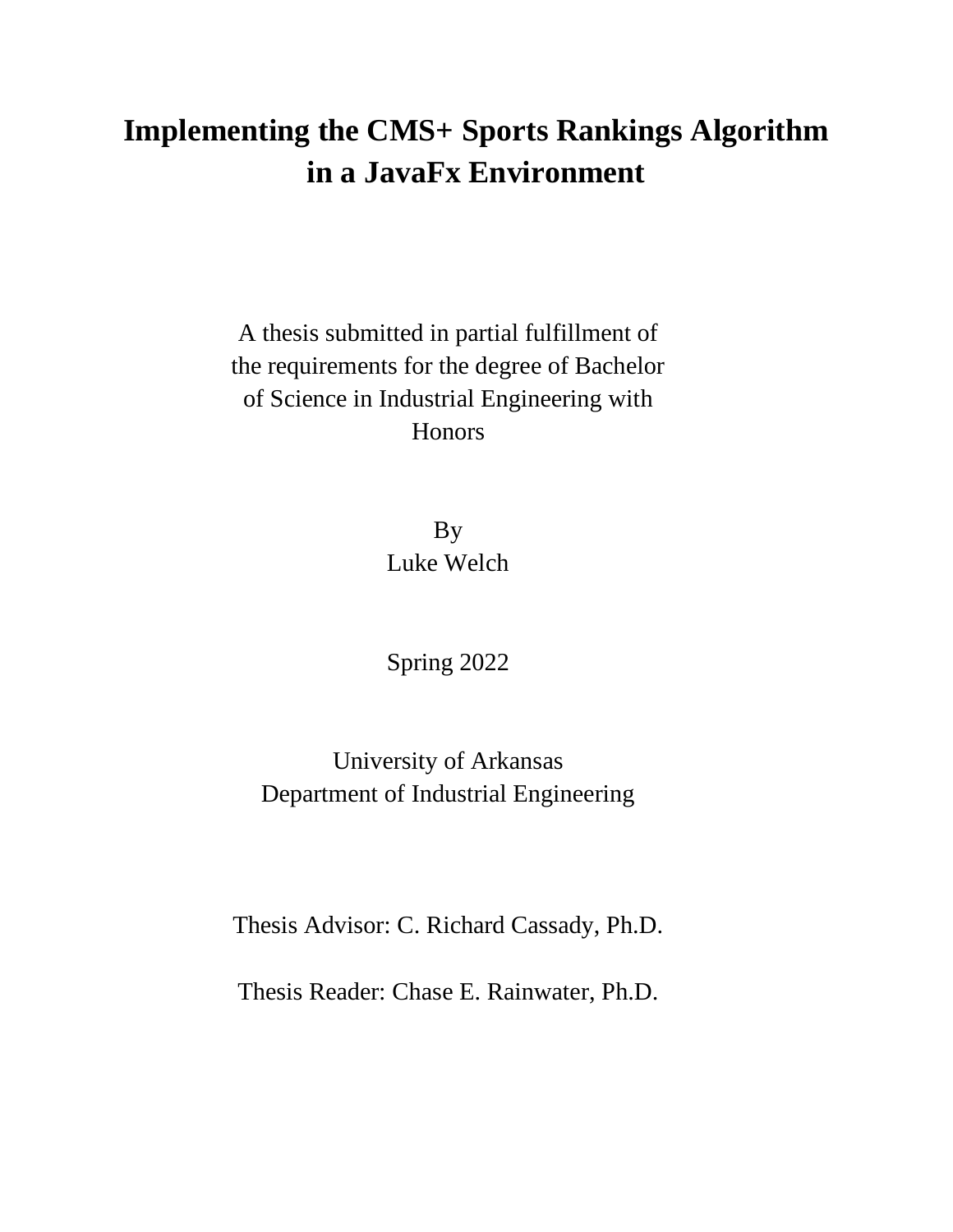## **Abstract**

Every year, sports teams and athletes get cut from championship opportunities because of their rank. While this reality is easier to swallow if a team or athlete is distant from the cut, it is much harder when they are right on the edge. Many times, it leaves fans and athletes wondering, "Why wasn't I ranked higher? What factors when into the ranking? Are the rankings based on opinion alone?" These are fair questions that deserve an answer. Many times, sports rankings are derived from opinion polls. Other times, they are derived from a combination of opinion polls and measured performance. This leads to the unfortunate reality that, many times, athletes and the public don't truly know what goes into the rankings behind the scenes.

A sports ranking system that quantifies human bias and reveals it in the process of ranking sports teams is a solution to this problem. Allowing athletes and the public to see exactly how much weight is given to every aspect of their performance creates a system that alleviates the hiddenness and secretive nature of many ranking systems. The CMS+ algorithm is a college football ranking approach that allows users to specify the importance of certain factors and generate rankings based on those factors. This research aims to develop a Java implementation of the already defined CMS+ algorithm and redefine the approach for Mixed Martial Arts.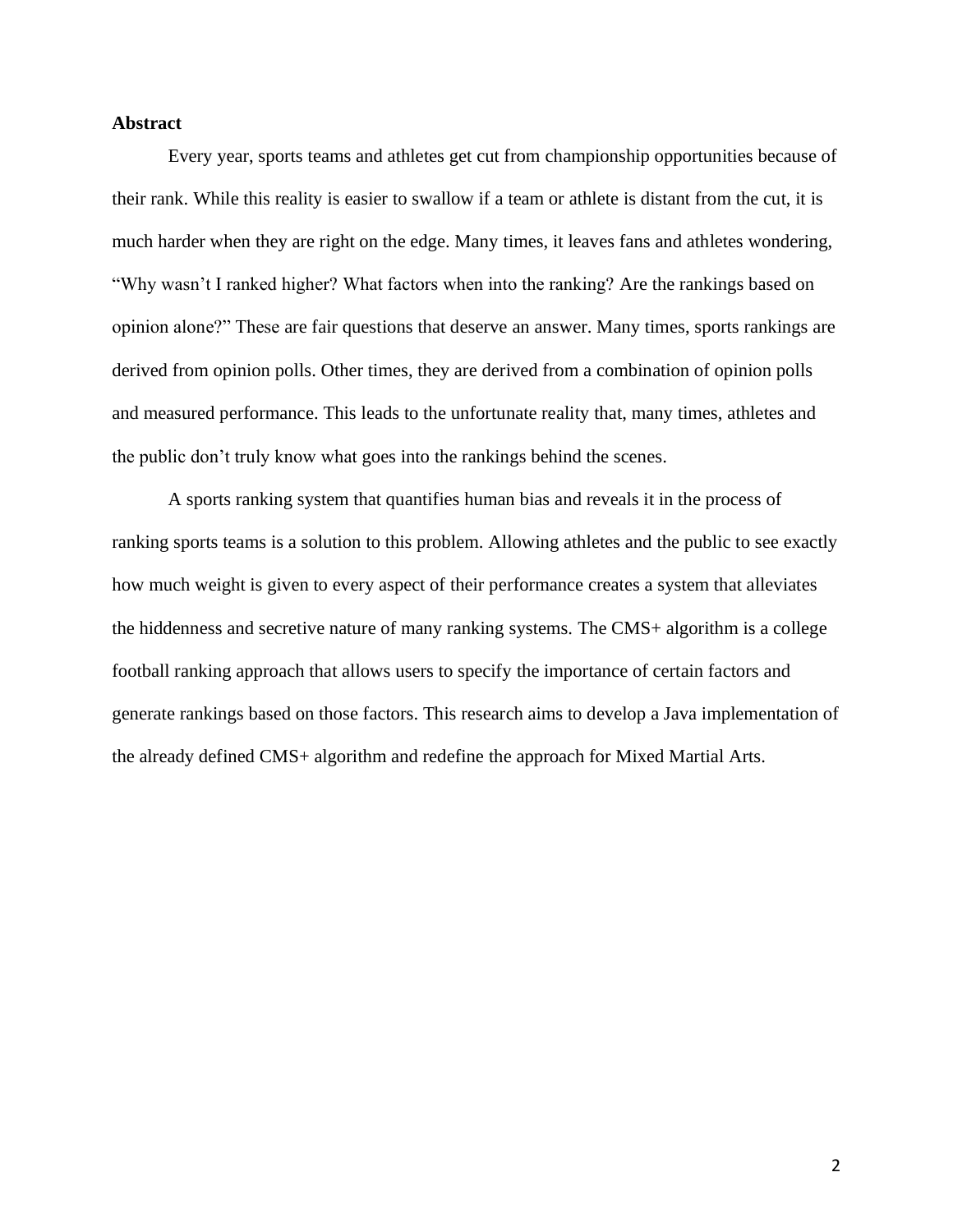### **Introduction**

The Ultimate Fighting Championship (UFC) is a division of Mixed Martial Arts (MMA) that consists of the most talented fighters in the world. It offers the most money for fighters, the biggest promotions, and the largest venues of any other MMA division. Finding success in amateur divisions is the most common route to securing a fight contract in the UFC [1]. Once a contract is secured, however, the competition is only fiercer. While the ultimate goal for UFC fighters is to have a shot at the championship belt, they are also trying to score the biggest fights possible on their way. With a large pool of fighters waiting for their chance to secure their next fight, it is important to select the fighters who are the most deserving.

Talent, record, and significant wins are the most important factors that set fighters apart from each other. In an attempt to quantify these factors, the UFC currently uses a ranking system that is comprised of a voting panel made up of media members who are asked to vote for who they feel are the top fighters in the UFC by weight-class and pound-for-pound. Then, the average ratings for each fighter are calculated, resulting in a rank for every fighter. This process happens behind closed doors, resulting in a private, biased, and subjective system [2].

Because the voting process is hidden from the public and the fighters, it is unclear what factors are going into the ranks. Recency bias, the tendency to give a fighter a higher rank due to a recent win, is an example of human bias that plays a role in these rankings. There is also a tendency to give a fighter a higher rank based on their likeliness to end the fight early. These human biases, mixed with the private nature of the voting process, lead to a ranking system that is unfair and unclear both to fighters and fans.

To create a fair ranking system for UFC fighters, it is important to identify biases that affect the system. Once biases are identified, an optimization model that implements user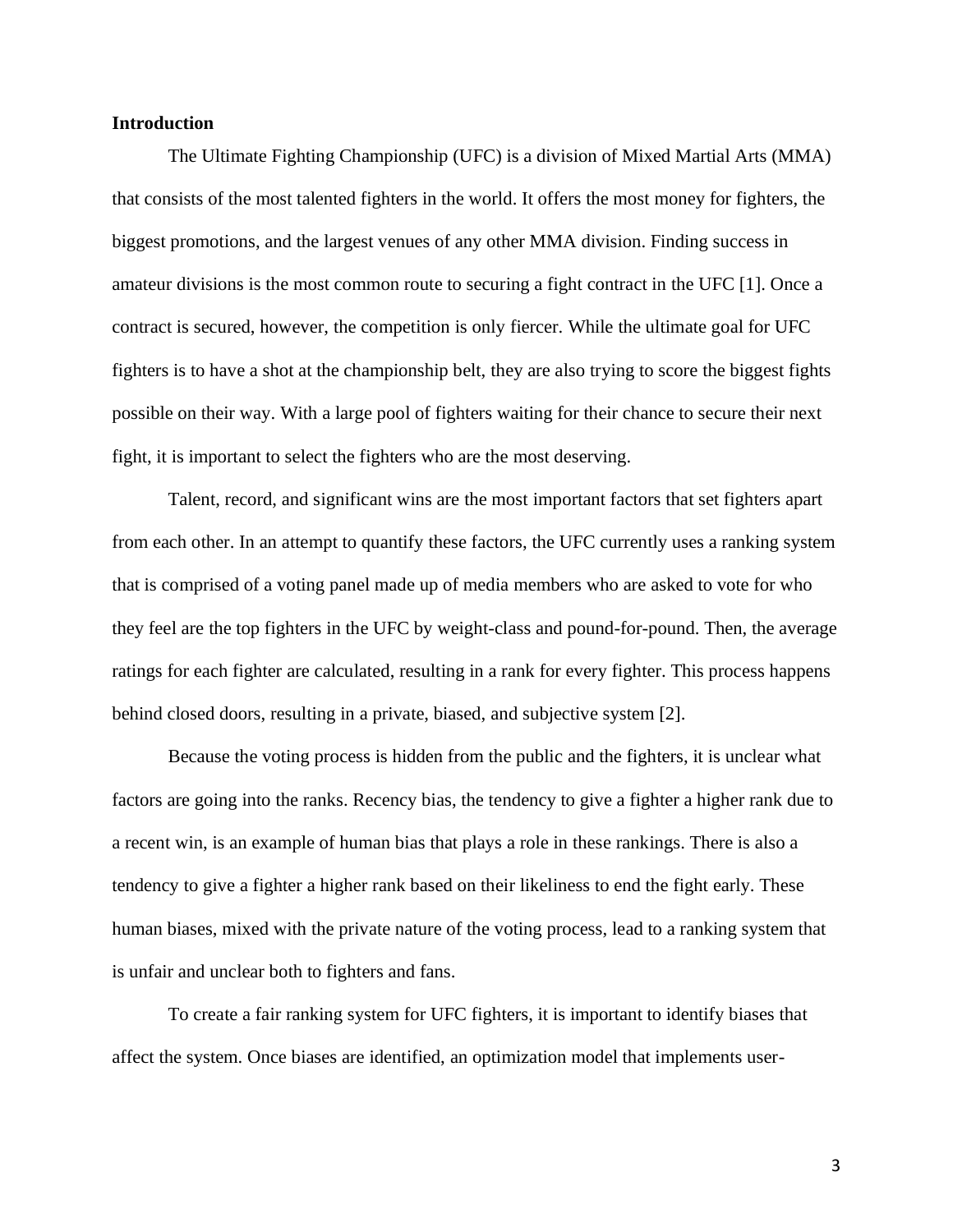specified factors will be able to apply those biases fairly. This will result in a ranking system that effectively identifies bias, implements user-specified factors, and optimizes UFC fighter ranks.

#### **Literature Review**

Outside of the realm of UFC, there are many different approaches that have been studied in an attempt to fairly rank sports teams. Neural networks, machine learning, regression analysis, and linear systems are just a few approaches that have been applied to ranking systems. While the CMS+ system is designed as a quadratic-assignment problem (QAP) [3], it is useful to be familiar with other notable methodologies for ranking sports teams.

The Massey method is a sports ranking system that was introduced by Kenneth Massey in 1997 [4]. This method is based on the idea that the difference between two teams' ranks can be used to predict the point differential in a head-to-head competition. These point differentials can then be aggregated over all games for each team and result in a unique solution. Additionally, instead of predicting (and using) point differentials for developing a unique solution, a team's win-loss record can be used to develop a unique solution of ranks.

The Colley method is a "bias free" sports ranking system that was introduced by W.N. Colley in 2002 [4]. This method uses a modified winning percentage for each team by calculating the number of games won based on how many games the team has played. Each team begins with a Colley rating that is updated based on the modified win percentages of the teams; a solution vector outputs the rankings of the teams based on a combination of the Colley rating and win percentage of each team.

The Markov method is a more universal approach that has many applications [4]. One application relies on a node-network where each team represents a node and each edge represents teams that have played each other. A random walk is defined on the nodes where the walker

4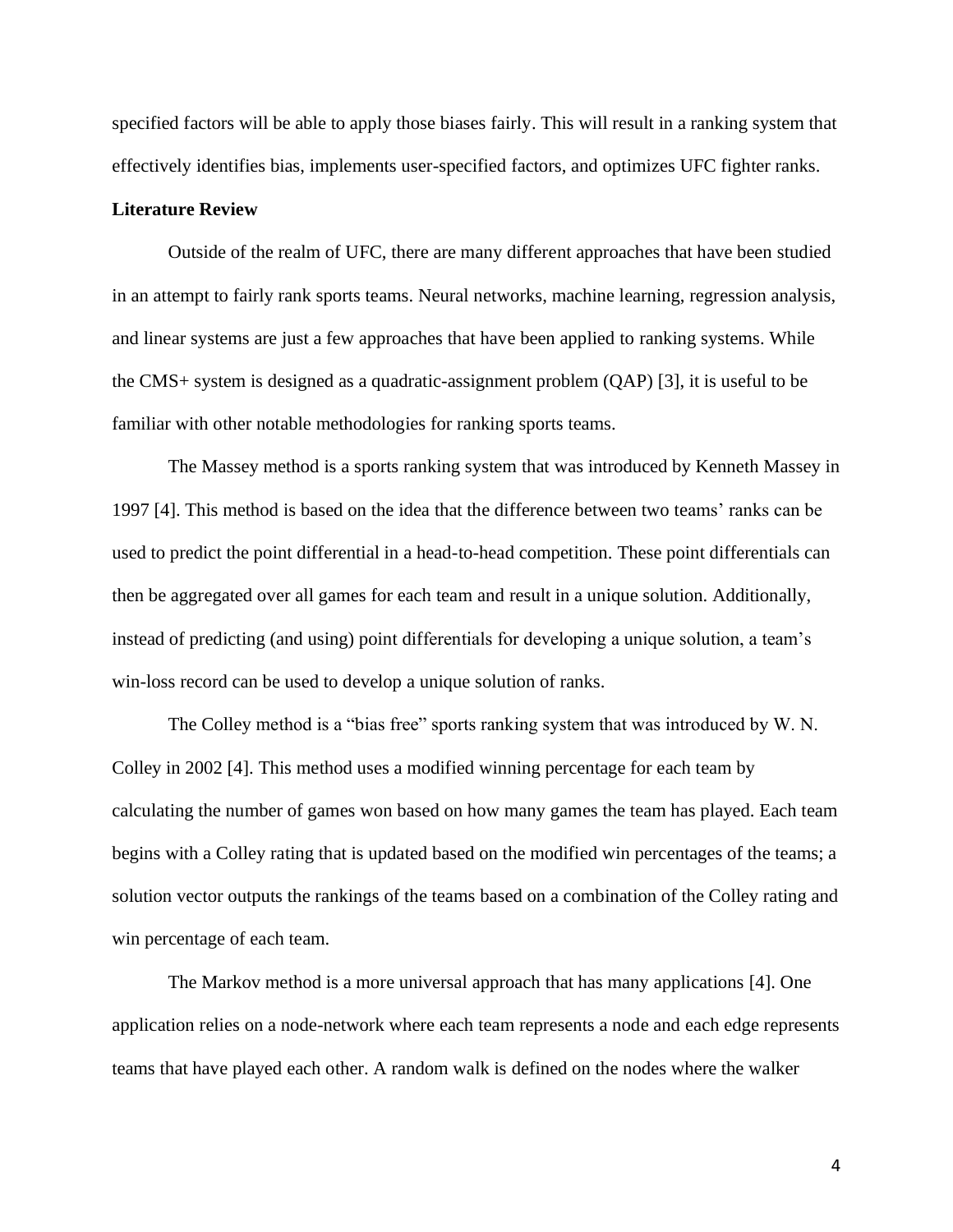moves from team to team with each team having a win probability based on head-to-head wins and overall wins. Then, by defining an eigenvector and performing matrix calculations, a solution vector is developed that includes the ranks of each team.

An extension of the Markov methodology is Crowd-Ranking, where the weaker alternative casts a vote for the stronger alternative for each game [5]. The votes populate a dominance matrix that is used to rank the alternatives. The Crowd-Ranking methodology relies on the idea that the losing alternative places one vote for the winning alternative.

There are fewer ranking methodologies in the world of Mixed Martial Arts. One notable methodology developed by Gaurav Sharma and Atul Kumar Uttam relies on a multilayer neural network model for predicting the winner of a Mixed Martial Arts fight [6]. The neural network is composed of an input layer, two hidden layers, and an output layer. The input layer consists of 117 nodes which correspond to the entire number of features. The hidden layers consist of 50 and 10 nodes. After calculating a weighted sum plus bias when an incoming input is received, an activation function is employed and the predicted winner is outputted.

#### **The CMS+ Algorithm**

The CMS+ system is designed as a quadratic-assignment problem (QAP), which is a combinatorial optimization problem that has received significant attention in the operations research literature [7]. A QAP is proven to be an NP-hard problem [8], meaning that computational time required to solve the problem to optimality using any known algorithm grows exponentially as the number of assignments goes beyond a small number [9]. A QAP begins with *n* facilities and *n* locations, with a distance assigned to each pair of locations and weight assigned to each pair of facilities. The problem assigns all facilities to different locations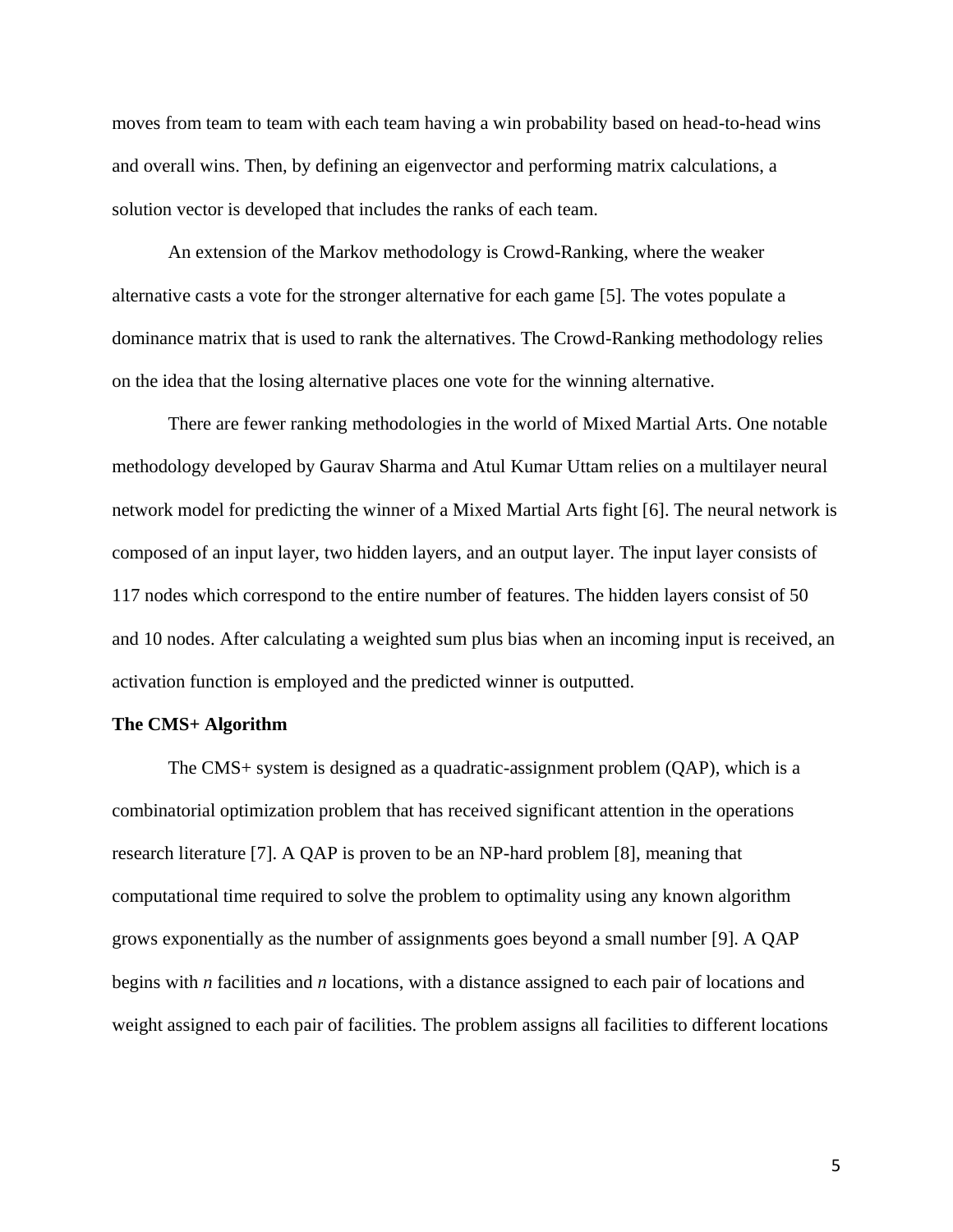with the goal of minimizing the weighted sum of the distances across all pairs of located facilities. An example quadratic assignment problem is presented in Figure 1.



Figure 1. The Quadratic Assignment Problem Example [10]

In this example, the *Flows* diagram represents the weights assigned to each pair of facilities, with the dashed line numbers representing the weight, and the object numbers representing the facility. The *Distances* diagram represents the distance assigned to each pair of locations, with the dashed line numbers representing the distance, and the object numbers representing the location. The *Optimal Solution* diagram represents the assigned location of each facility such that the weighted sum of the distances across all pairs of the facilities is minimized.

The CMS+ system models the problem of ranking college football teams by replacing the facilities with teams and replacing locations with ranking positions. Since college football contains many teams, the computational complexity is very high for this QAP. A solution is to use a heuristic, an approach that can obtain acceptable results within a reasonable time frame but cannot guarantee an optimal solution [11]. Once the problem is set up, the user then specifies the importance of the degree of victory and relative distance between ranks. Then, by implementing nonuniform weighting to specific factors [12], factors like home-field advantage, overtime, margin of victory, and late-season games are implemented into the model. After fine tuning the parameters, the model outputs a set of rankings that are close to optimal.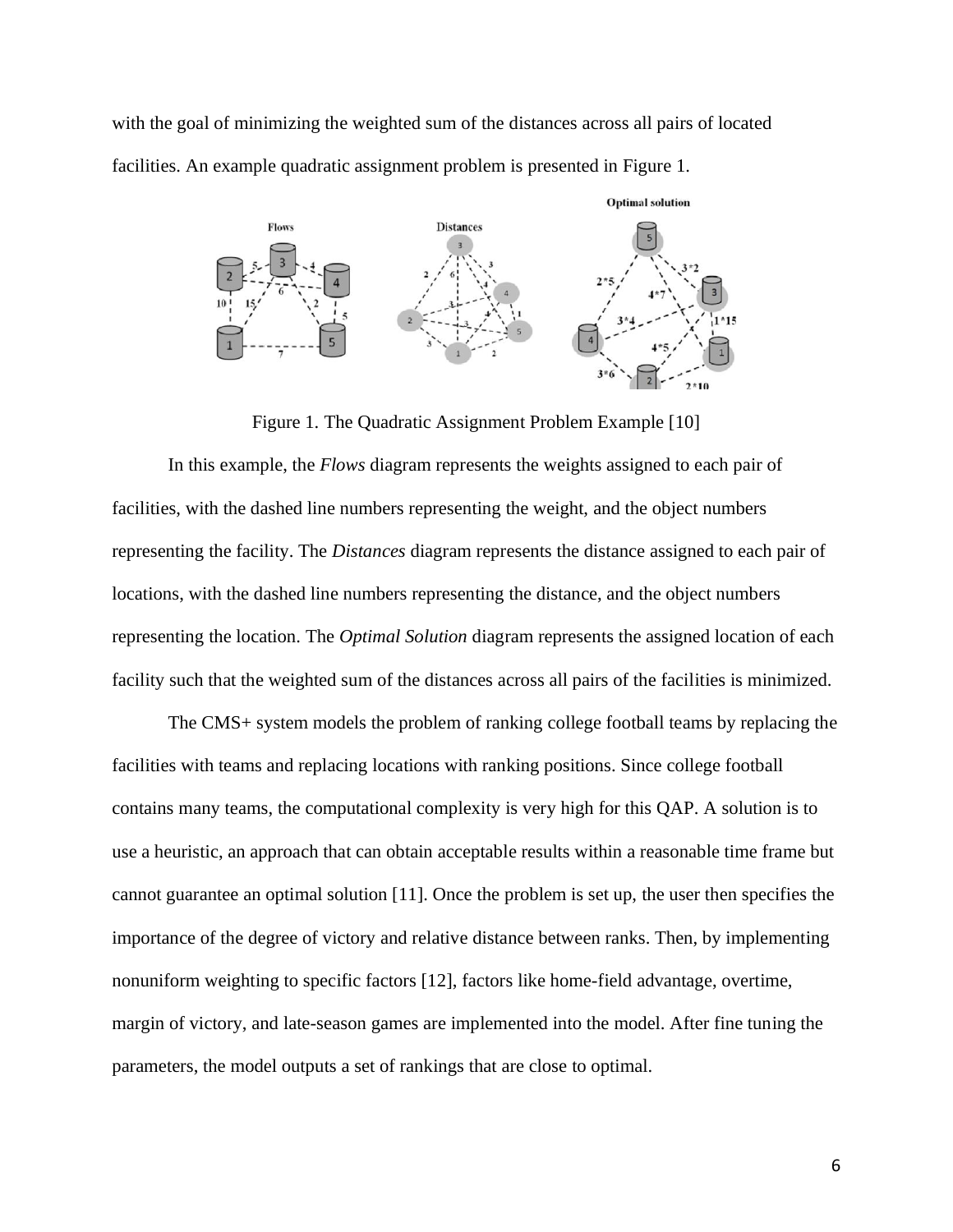## **Methodology**

#### *Java Implementation of CMS+ System*

The CMS+ system is implemented in Excel's VBA software and can be executed through a macro-enabled button in the Excel workbook. Once executed, the output of the college football rankings and many statistics can be viewed on specific sheets within the workbook. The CMS+ system calculates degree of victory by allowing the user to specify the weight of several different factors related to the assignment of ranks: head-to-head victories, transitive victories, conference champions, and AP (Associated Press) Points are all user-specified, weighted factors that are considered in the ranking. Further, the user also specifies the relative distance parameter that determines how important the separation between certain ranks is.

In order to enhance the CMS+ application with faster performance, more features, and a friendlier user-interface, we decided to implement the application in Java. While there are many similarities between Excel VBA and Java language, implementing the CMS+ application in Java was not a simple "copy-and-paste" approach. There were a few important differences that between languages that had to be considered when implementing the application.

To begin the implementation process, I first created a JavaFx User-Interface (UI) that allows the user to view the games, teams, and conferences files (Figures 2, 3, and 4) that are being used to calculate rankings. Since the information in these files is simply represented in the sheets of the Excel application, a similar way to view the information in Java was a good first step. The UI includes three buttons that are linked to separate methods, each derived from a class containing information associated with each file. Each button takes the user to a new screen with a view of either the games, teams, or conferences file.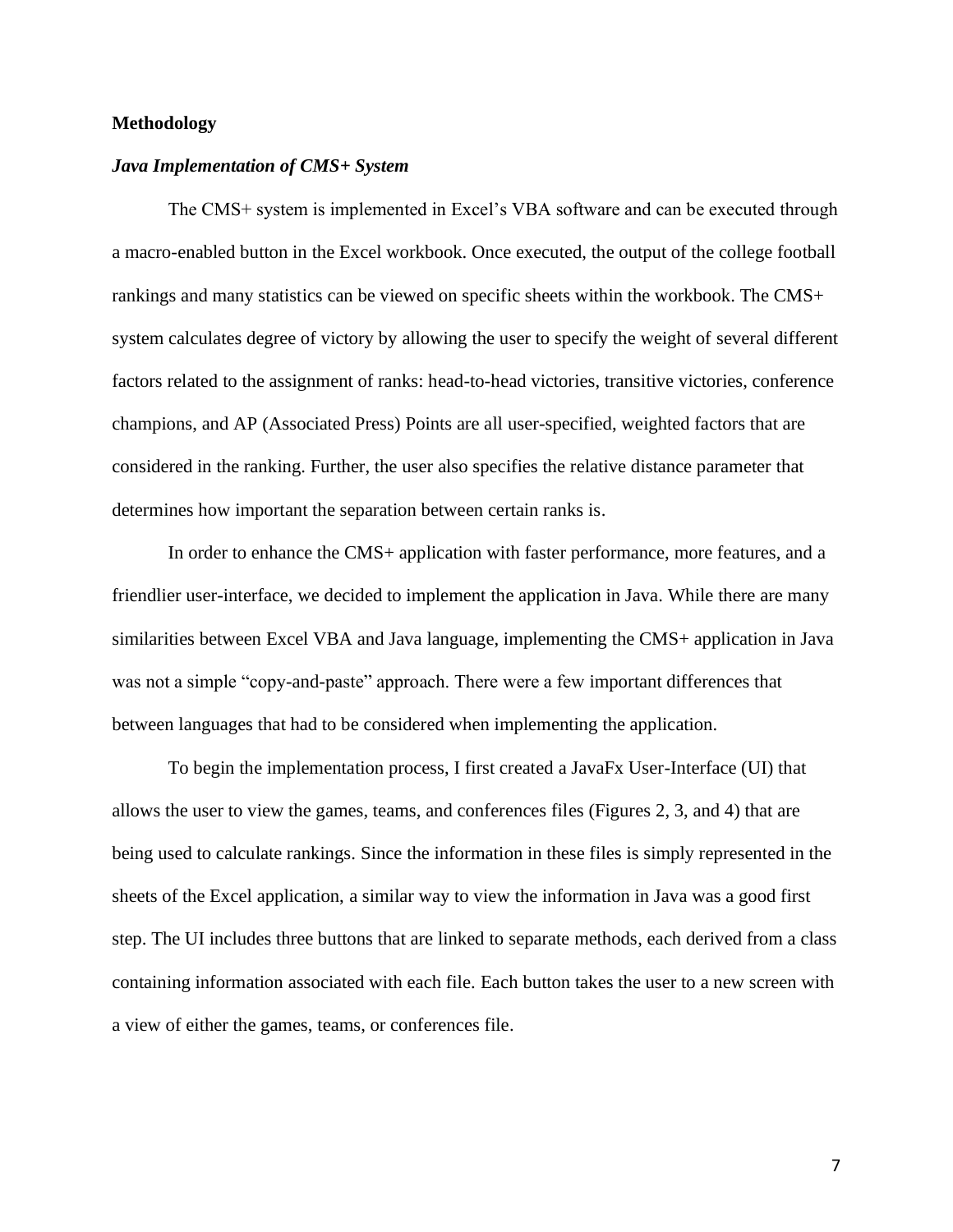| ID             | Team               | Conference | <b>Division</b> | <b>CFP</b> | <b>APRank</b> | <b>APPoints</b> |  |
|----------------|--------------------|------------|-----------------|------------|---------------|-----------------|--|
| $\vert$ 1      | AirForce           | 7          | 1               | 26         | 24            | 97              |  |
| 2              | Akron              | 6          | 1               | 26         | 36            | 0               |  |
| 3              | Alabama            | 9          | $\overline{2}$  | 13         | 9             | 1011            |  |
| 4              | Alabama-Birmingham | 5          | $\overline{2}$  | 26         | 36            | 0               |  |
| 5              | AppalachianState   | 10         | 1               | 20         | 20            | 355             |  |
| 6              | Arizona            | 8          | $\overline{2}$  | 26         | 36            | $\Omega$        |  |
| $\overline{7}$ | ArizonaState       | 8          | $\overline{2}$  | 26         | 31            | 5               |  |
| 8              | Arkansas           | 9          | $\overline{2}$  | 26         | 36            | 0               |  |
| 9              | ArkansasState      | 10         | $\overline{2}$  | 26         | 36            | 0               |  |
| 10             | Army               | 11         | 1               | 26         | 36            | $\mathbf 0$     |  |
| 11             | Auburn             | 9          | $\overline{2}$  | 12         | 9             | 1011            |  |
| 12             | <b>BallState</b>   | 6          | $\overline{2}$  | 26         | 36            | $\Omega$        |  |
| 13             | <b>Baylor</b>      | 3          | 1               | 7          | 8             | 1039            |  |
| 14             | <b>BoiseState</b>  | 7          | 1               | 19         | 18            | 500             |  |

Figure 2. Teams table detailing information associated with each team.

| ID             | Conference     | Num_Teams | Num_Divisions  | Division1       | Division <sub>2</sub> | Champs | Champ1 |
|----------------|----------------|-----------|----------------|-----------------|-----------------------|--------|--------|
| 1              | <b>AAC</b>     | 12        | 2              | East            | West                  | 1      | 60     |
| $\overline{2}$ | <b>ACC</b>     | 14        | $\overline{2}$ | <b>Atlantic</b> | Coastal               | 1      | 24     |
| 3              | Big12          | 10        | 1              | NA              | <b>NA</b>             | 1      | 84     |
| 4              | <b>BigTen</b>  | 14        | $\overline{2}$ | East            | West                  | 1      | 83     |
| 5              | ConferenceUSA  | 14        | $\overline{2}$ | East            | West                  | 1      | 33     |
| 6              | <b>MAC</b>     | 12        | $\overline{2}$ | East            | West                  | 1      | 62     |
| $\overline{7}$ | <b>MWC</b>     | 12        | $\overline{2}$ | Mountain        | West                  | 1      | 14     |
| 8              | Pac12          | 12        | $\mathbf{2}$   | <b>North</b>    | South                 | 1      | 87     |
| 9              | <b>SEC</b>     | 14        | $\overline{2}$ | East            | West                  | 1      | 54     |
| 10             | <b>SunBelt</b> | 10        | $\overline{2}$ | East            | West                  | 1      | 5      |
| 11             | Independent    | 6         | 1              | Na              | <b>NA</b>             | 0      | 0      |
|                |                |           |                |                 |                       |        |        |
|                |                |           |                |                 |                       |        |        |
|                |                |           |                |                 |                       |        |        |

Figure 3. Conferences table detailing information associated with each conference.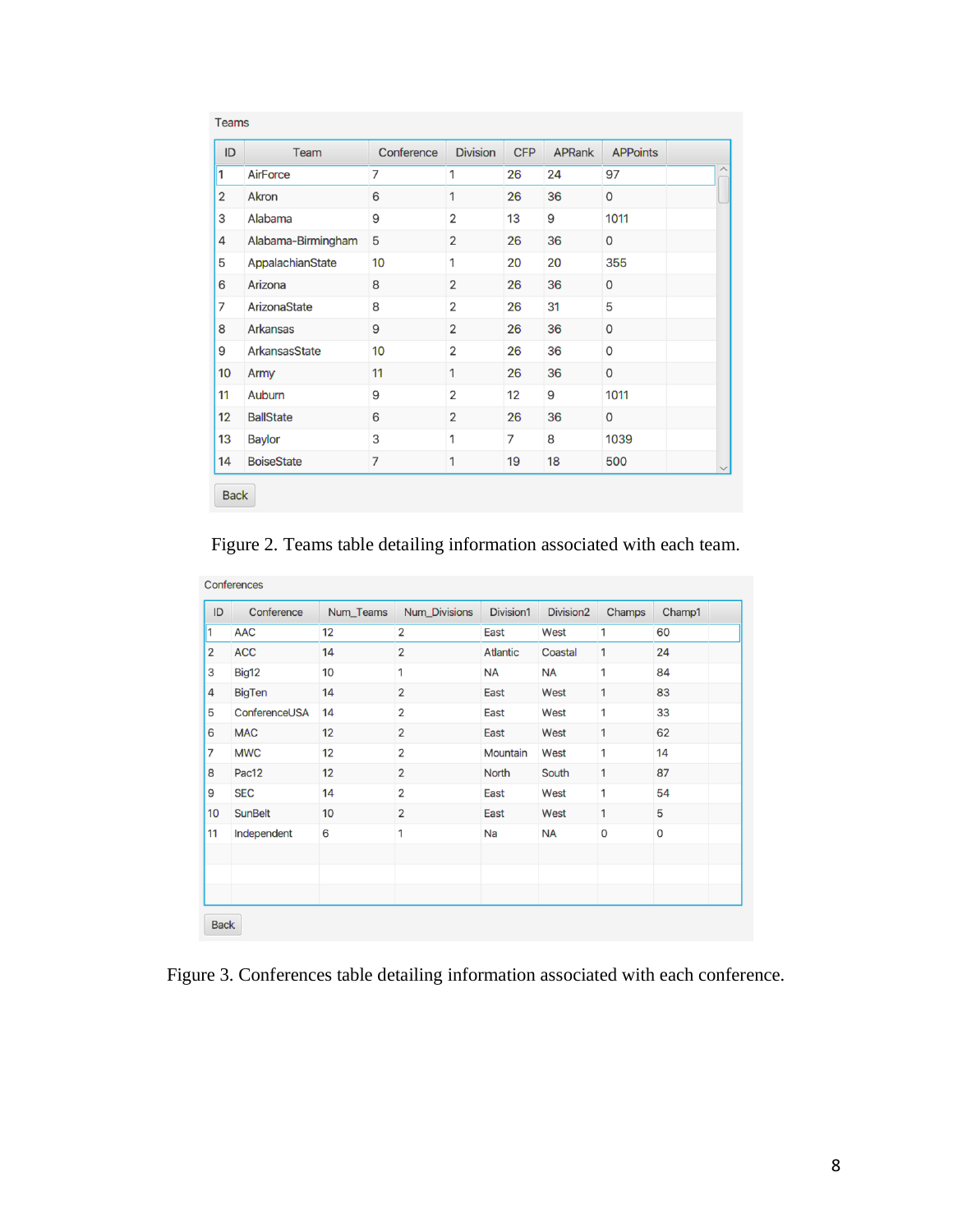| Game           | Day | Week | AT  | <b>ATC</b> | <b>ATD</b> | <b>ATS</b>     | HT  | <b>HTC</b>     | <b>HTD</b>     | <b>HTS</b> | <b>Neutral</b> | Conf        | OT                  |  |
|----------------|-----|------|-----|------------|------------|----------------|-----|----------------|----------------|------------|----------------|-------------|---------------------|--|
| 1              | 1   | 1    | 61  | 61         | 61         | 20             | 32  | 9              | 1              | 24         | $\mathbf 0$    | 0           | 0                   |  |
| $\overline{2}$ | 1   | 1    | 6   | 6          | 6          | 38             | 41  | $\overline{7}$ | $\overline{2}$ | 45         | $\mathbf 0$    | $\mathbf 0$ | $\mathbf 0$         |  |
| 3              | 6   | 1    | 40  | 40         | 40         | 14             | 24  | $\overline{2}$ | 1              | 52         | $\mathbf 0$    | 0           | $\mathbf 0$         |  |
| $\overline{4}$ | 6   | 1    | 111 | 111        | 111        | $\overline{7}$ | 107 | 9              | $\overline{2}$ | 41         | $\mathbf 0$    | 0           | $\mathsf{O}\xspace$ |  |
| 5              | 6   | 1    | 118 | 118        | 118        | 30             | 17  | 11             | $\mathbf{1}$   | 12         | $\mathsf 0$    | 0           | $\mathsf{O}\xspace$ |  |
| 6              | 6   | 1    | 131 | 131        | 131        | $\mathbf 0$    | 20  | 1              | $\mathbf{1}$   | 62         | $\mathbf 0$    | 0           | $\mathbf 0$         |  |
| 7              | 6   | 1    | 117 | 117        | 117        | 14             | 23  | 1              | 1              | 24         | $\mathbf 0$    | 0           | $\mathbf 0$         |  |
| 8              | 6   | 1    | 131 | 131        | 131        | 21             | 28  | 1              | 1              | 24         | $\mathbf{0}$   | 0           | $\mathbf 0$         |  |
| 9              | 6   | 1    | 131 | 131        | 131        | 3              | 16  | 6              | 1              | 46         | $\mathbf 0$    | 0           | $\mathbf 0$         |  |
| 10             | 6   | 1    | 131 | 131        | 131        | 10             | 18  | 6              | 1              | 38         | $\mathbf 0$    | 0           | $\mathbf 0$         |  |
| 11             | 6   | 1    | 131 | 131        | 131        | 35             | 126 | 5              | 1              | 28         | $\mathbf 0$    | 0           | $\mathbf 0$         |  |
| 12             | 6   | 1    | 131 | 131        | 131        | 28             | 22  | 5              | $\mathbf{1}$   | 49         | $\mathbf 0$    | 0           | $\mathbf 0$         |  |
| 13             | 6   | 1    | 34  | 34         | 34         | 14             | 115 | 1              | $\overline{2}$ | 42         | $\mathbf 0$    | 0           | $\mathbf 0$         |  |
| 14             | 6   | 1    | 131 | 131        | 131        | 19             | 4   | 5              | $\overline{2}$ | 24         | $\mathbf 0$    | 0           | $\mathbf 0$         |  |

Figure 4. Games table detailing information associated with each game.

After the files were read into the Java application and viewable to the user, I began implementing the methods that define degree of victory. First, I declared and initialized all the necessary variables and arrays. Then, I implemented four methods that define degree of victory: head-to-head victories, transitive victories, conference champions, and AP Points. The weights of these four parameters are defined by the user to allow a customizable ranking system that reveals the bias associated with the rankings. Next, I implemented the method to define the relative distance between ranks. For example, the measure for the difference between rank 1 and 2 vs. the difference between rank 129 and 130.

In the CMS+ application, once relative distance and degree of victory are defined and calculated, there is a feature that allows the user to evaluate the fitness of a certain ranking of teams. For example, if the user believes team 1 should be ranked 1, team 2 should be ranked 2, etc., they are able to calculate the fitness for those rankings based on the degree of victory and relative distance metrics calculated for each team. Therefore, once I implemented the degree of victory and relative distance methods in my Java application, I implemented the fitness method. I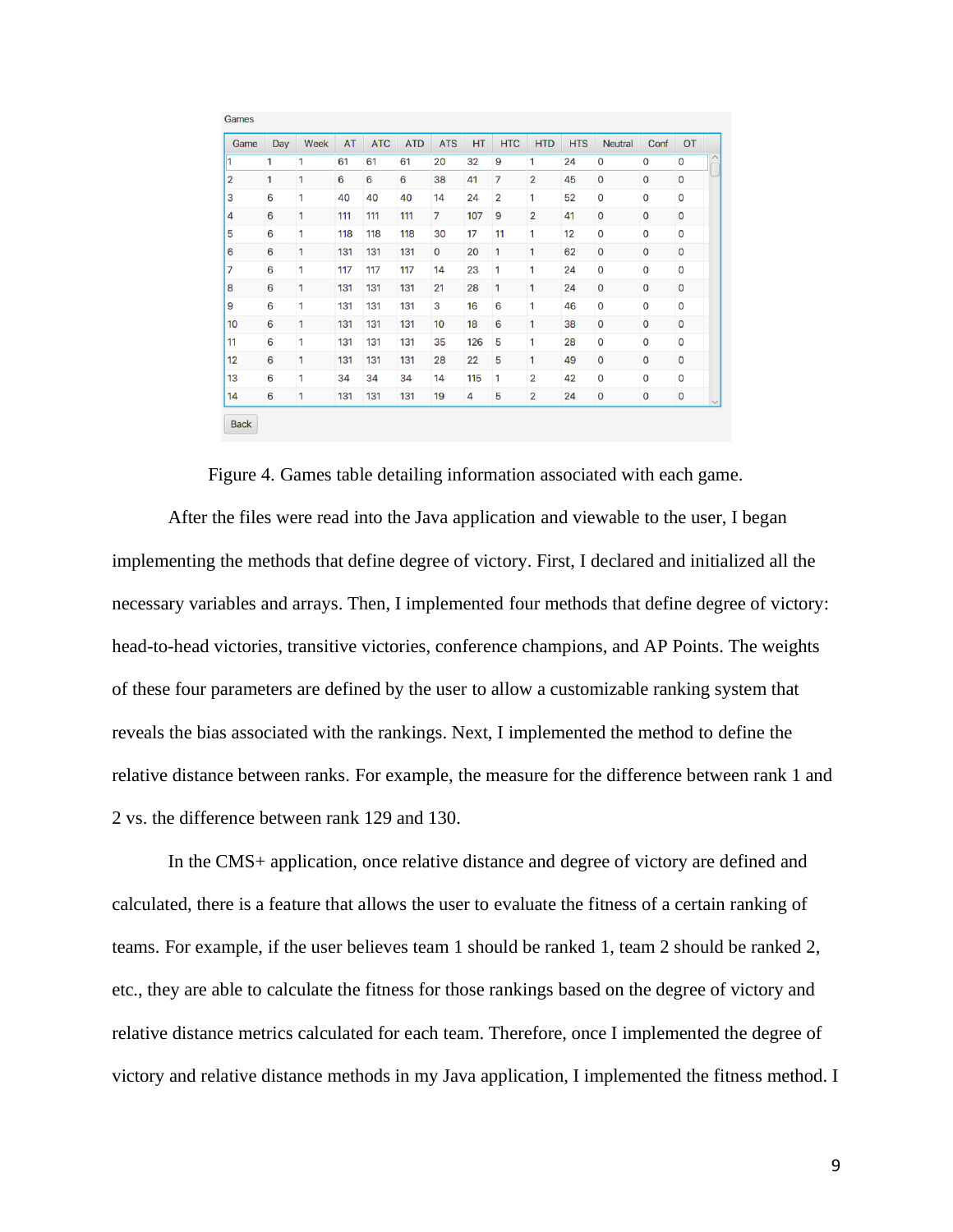| Team ID                                | Rank                      | Team ID                                | Rank                        | Team ID                                 | Rank                        |
|----------------------------------------|---------------------------|----------------------------------------|-----------------------------|-----------------------------------------|-----------------------------|
| 1<br>$\overline{2}$<br>$\cdots$<br>130 | 1<br>2<br>$\cdots$<br>130 | 1<br>$\overline{2}$<br>$\cdots$<br>130 | 130<br>129<br>$\cdots$<br>1 | 1<br>$\cdots$<br>69<br>70               | 62<br>$\cdots$<br>130<br>61 |
| Fitness = $8071.26$                    |                           | Fitness = $-8477.51$                   |                             | $\cdots$<br>130<br>Fitness = $-5190.85$ | <br>1                       |

created three sample ranking combinations and compared the fitness for each ranking between Excel and Java. The results are shown in Figure 5.

Figure 5. Three sample ranking combinations and their calculated fitness. The fitness values were the same for both the Excel VBA application and Java application.

After validating that the fitness values were the same for all three sample ranking combinations, ensuring that the relative distance and degree of victory were being calculated correctly, I began implementing the heuristic method that suggests a near optimal ranking based on the user-specified weights. The heuristic method proved to be the most challenging method to implement because of the randomness associated with the method. For example, the random solutions for the first iteration in the Excel VBA application were not necessarily the same random solutions for the first iteration in the Java application. Therefore, I performed further experimentation within the method by eliminating the randomness from the method in both Excel VBA and Java with the goal of comparing the methods "one-to-one." This experimentation is still underway. As such, though the Java application runs and produces an output of rankings, the results are incorrect and further work is required to correct the heuristic method in Java.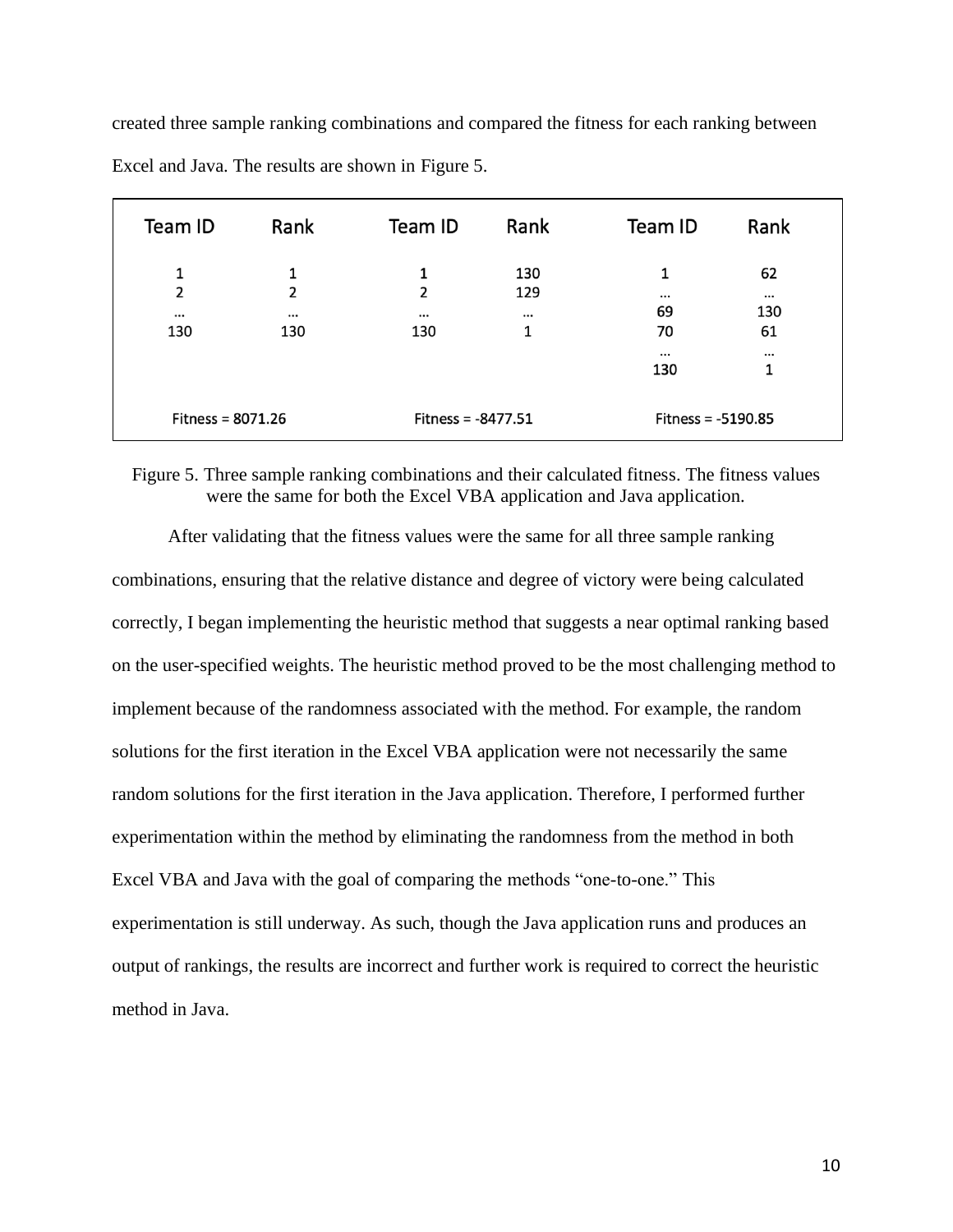#### *Redefining CMS+ approach for Mixed Martial Arts*

Though degree of victory could prove more challenging to define in MMA, there are many similarities that would provide a relatively straightforward approach to redefining the CMS+ system for Mixed Martial Arts. Rather than game data for football games, fight match data could be used. Rajeev Warrier created a database that includes all UFC fight data from 1993 to 2021, with statistics of each fighter and each match during that time frame [13]. This would be a great starting place for observing fight data and would help accomplish the redefining of the system, as head-to-head fight outcomes would be easily accessible and the same CMS+ method could be used for fight data.

Another similarity between the college football CMS+ system and a Mixed Martial Arts system would be transitive victories. For example, the CMS+ system recognizes and considers when the following scenario occurs: team A beats team B; team B beats team C; team C beats team A. Though this scenario would most likely be less common in Mixed Martial Arts, it could be handled the same, nonetheless.

The CMS+ system implements AP Points for each team as a weighted factor when ranking teams. Though MMA does not have an AP Points system, the UFC currently uses a ranking system that is comprised of a voting panel made up of media members who are asked to vote for who they feel are the top fighters in the UFC by weight-class and pound-for-pound. These rankings could be used as a weighted factor for MMA in a similar fashion as college football team AP Points.

The last metric that the CMS+ system currently uses to define degree of victory is conference champs. This could be implemented in MMA by defining the "conference champ" as the reigning champ in each respective weight class. While the definition of degree of victory for

11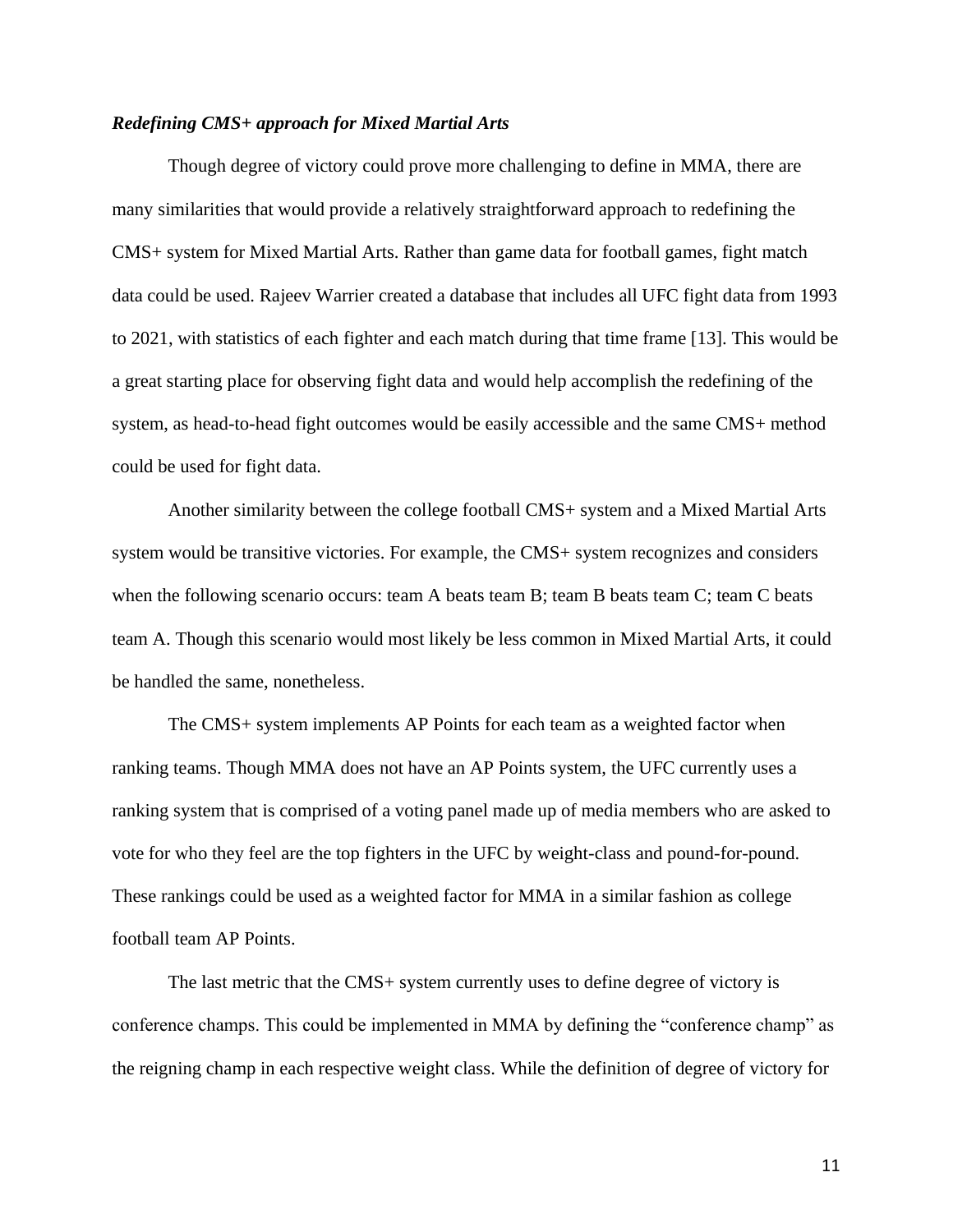MMA could be relatively straightforward, there are some challenges that should be taken into consideration when redefining the system.

Due to the nature of the MMA (or UFC) sport, fighters fight very infrequently. Therefore, the data gets old much faster; a fighter could be involved in three fights in three years due to an injury or intense training. Therefore, I believe creating a metric like relative distance that measures the importance of recent fights vs. old fights would be helpful.

Another challenge is the fact that fights are not always fought within their weight class. For example, there have been cases where fighters miss their weight class (which should disqualify them from fighting) yet fight anyway. This begs the question: should a fighter who won while being heavier than their weight class be given the same amount of victory as if they met the weight?

In MMA, there are also different kinds of victories. Rather than a team either winning or losing, a fighter can win by knockout, submission, judges scorecards, etc. Should fighters be given more credit for winning by knockout than judges scorecards? These are considerations I believe are important when redefining the CMS+ system for MMA.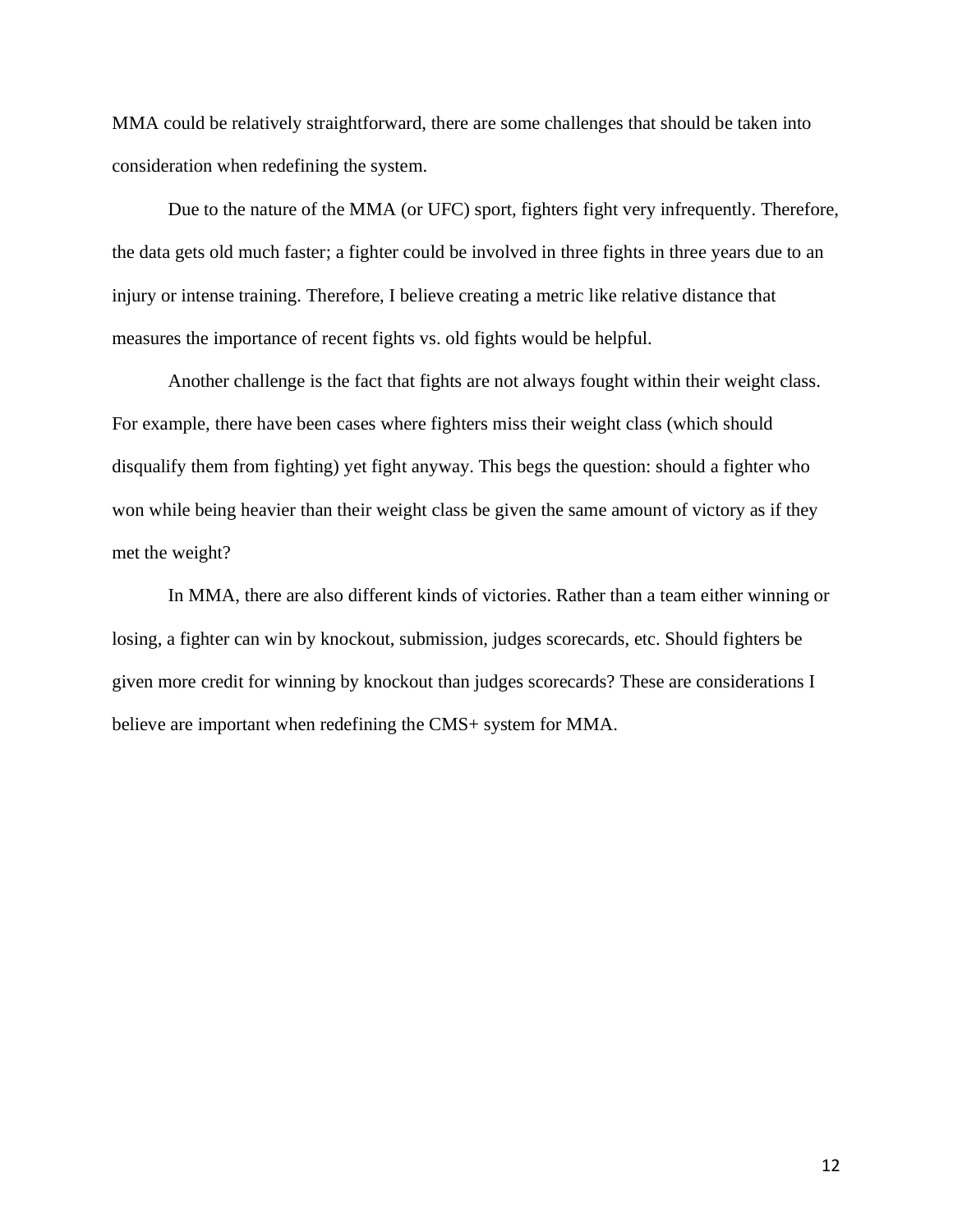#### **References**

- [1] "How To Get Into UFC? [And Become A UFC Fighter]", *Way of Martial Arts*, 2021. [Online]. Available: https://wayofmartialarts.com/is-it-hard-to-get-in-the-ufc-and-howmany-years-does-it-take-to-become-a-ufc-fighter/. [Accessed: 01- Oct- 2021].
- [2] B. Dodge, "A Look Into The UFC Rankings System Who is doing the voting?", *MyMMANews.com*, 2021. [Online]. Available: https://mymmanews.com/lookufc-rankings-system/. [Accessed: 01- Oct- 2021].
- [3] C. Cassady, L. Maillart and S. Salman, "Ranking Sports Teams: A Customizable Quadratic Assignment Approach", Interfaces, vol. 35, no. 6, pp. 497-510, 2005. Available: 10.1287/inte.1050.0171.
- [4] S. Devlin and T. Treloar, "A network diffusion ranking family that includes the methods of Markov, Massey, and Colley", *Journal of Quantitative Analysis in Sports*, vol. 14, no. 3, pp. 91-101, 2018. Available: 10.1515/jqas-2017-0098.
- [5] Vaziri, B., Dabadghao, S., Yih, Y., Morin, T. L., & Lehto, M. (2017). Crowd-ranking: A Markov-based method for ranking alternatives. Operational Research, 20(1), 279–295. https://doi.org/10.1007/s12351-017-0324-7
- [6] Sharma, G., & Uttam, A. K. (2021). Multilayer neural network model for mixed martial arts winner prediction. *2021 5th International Conference on Information Systems and Computer Networks (ISCON)*. https://doi.org/10.1109/iscon52037.2021.9702452
- [7] E. Loiola, N. de Abreu, P. Boaventura-Netto, P. Hahn and T. Querido, "A survey for the quadratic assignment problem", *European Journal of Operational Research*, vol. 176, no. 2, pp. 657-690, 2007. Available: 10.1016/j.ejor.2005.09.032.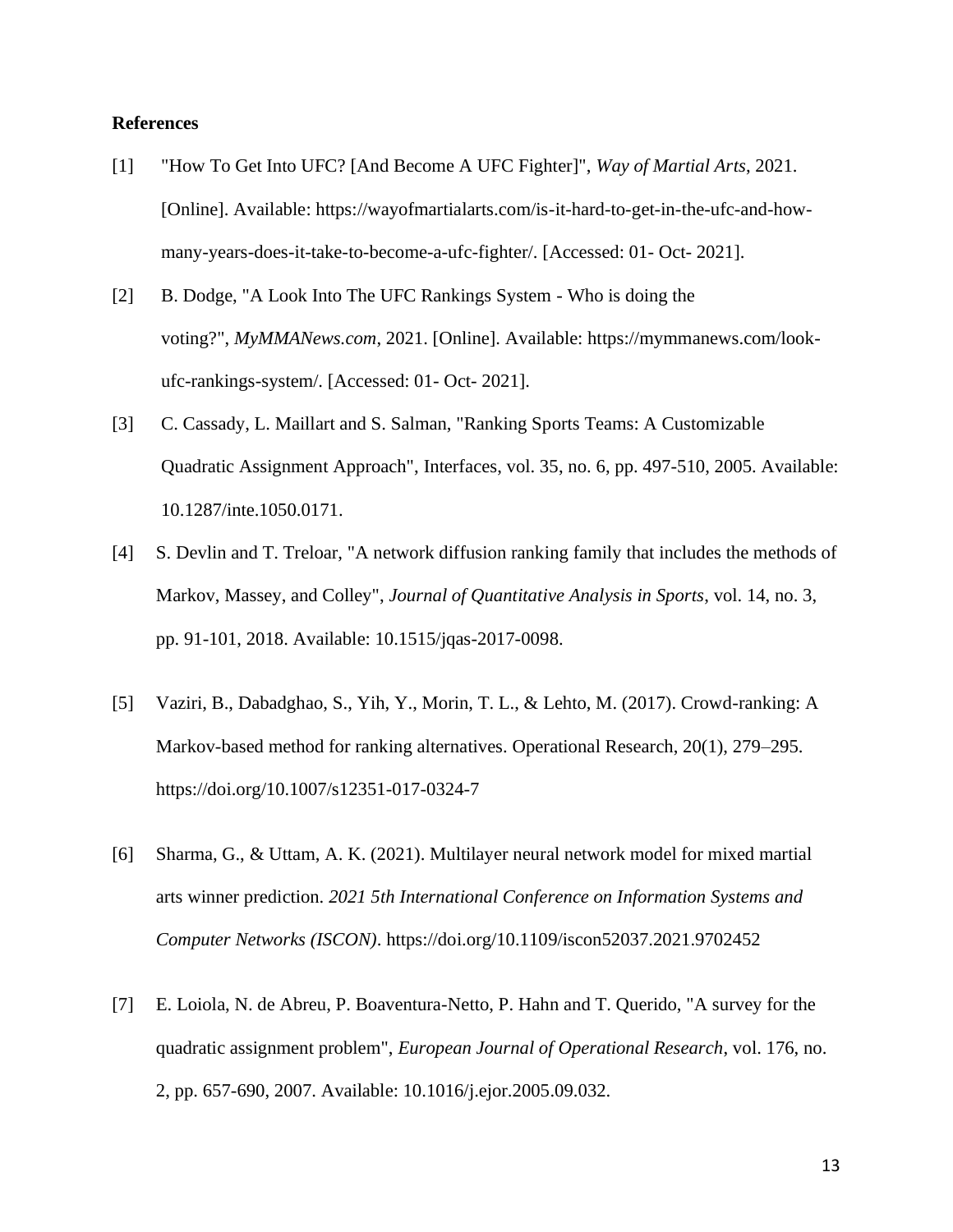- [8] S. Sahni and T. Gonzalez, "P-Complete Approximation Problems", *Journal of the ACM*, vol. 23, no. 3, pp. 555-565, 1976. Available: 10.1145/321958.321975.
- [9] M. Bashiri and H. Karimi, "Effective heuristics and meta-heuristics for the quadratic assignment problem with tuned parameters and analytical comparisons", *Journal of Industrial Engineering International*, vol. 8, no. 1, 2012. Available: 10.1186/2251-712x-8- 6.
- [10] L. Shawky, M. Metwally and A. Zaied, "Quadratic Assignment Problem: A survey and Applications", *Semantic Scholar*, 2015. [Online]. Available: https://www.semanticscholar.org/paper/Quadratic-Assignment-Problem%3A-A-surveyand-Shawky-Metwally/247b45613d6d3b6961fdad44f9e7fefb70fd3e82. [Accessed: 01- Oct- 2021].
- [11] T. Achary, S. Pillay, S. Pillai, M. Mqadi, E. Genders and A. Ezugwu, "A performance study of meta‐heuristic approaches for quadratic assignment problem", *Concurrency and Computation: Practice and Experience*, vol. 33, no. 17, 2021. Available: 10.1002/cpe.6321.
- [12] T. Chartier, E. Kreutzer, A. Langville and K. Pedings, "Sports Ranking with Nonuniform Weighting", *Journal of Quantitative Analysis in Sports*, vol. 7, no. 3, 2011. Available: 10.2202/1559-0410.1290.
- [13] R. Warrier, "UFC-Fight historical data from 1993 to 2021", *Kaggle.com*, 2021. [Online]. Available: https://www.kaggle.com/rajeevw/ufcdata?select=raw\_fighter\_details.csv. [Accessed: 01- Oct- 2021].